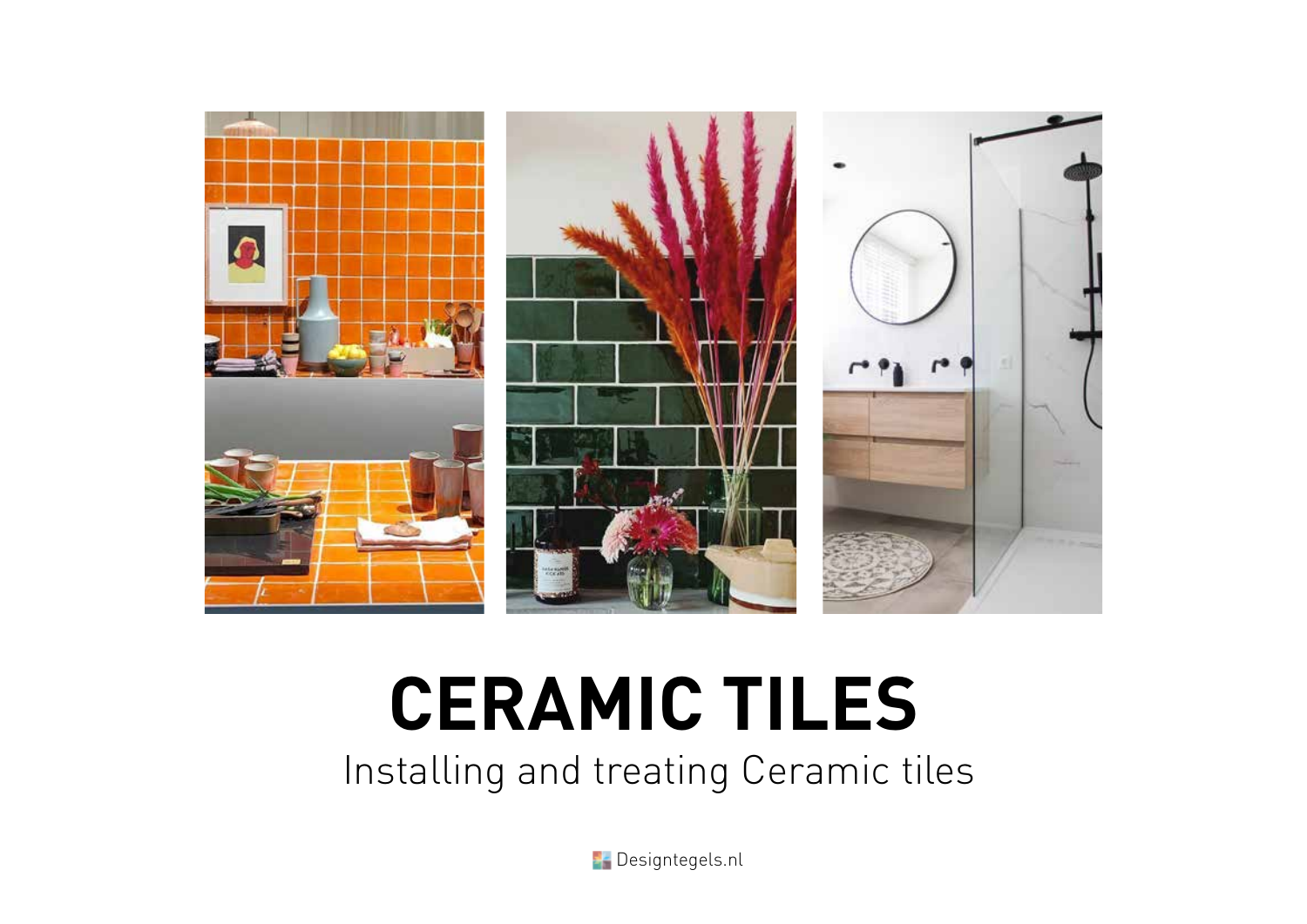



# **HET PLAATSEN EN BEHANDELEN**

**Type:** Ceramic tiles are tiles made of clay or porcelain, whether or not finished with glaze and baked in a tile oven. The production takes place (partly) manually or by machine.

**Materials:** Clay, porcelain and/or basically anything that can be baked into a tile. **Characteristics:** Ceramic tiles are mostly machine made. The finish is very diverse and suitable for many purposes.

**Variants:** Spanish tiles, metro tiles, concrete look tiles, large format tiles, etc. **Applicability:** Inside, outside, walls, floors.

**Extra attention:** Ceramic tiles are a collective term for many different types of wall and floor tiles. There can be many differences per species in the way they should be processed. We focus on the varieties that are sold by us.

The step-by-step plan and advice may differ per space or area of application. Below we give our advice for the most common installation of our ceramic tiles. Also read the important tips at the bottom of the step-by-step plan and contact us if you have any questions.

## **What do you need to install ceramic tiles:**

- Primer
- Flexible tile adhesive
- Grout
- 2 mm tile spacers
- Tile cutter and/or angle grinder
- Joint trowel, glue tub, glue comb 4, 6, 8 or 10 mm, depending on the tile
- Azule Cement Stain Remover (cleaning agent)
- Bucket and sponge, wash-in set
- Tile leveling system (optional for large format tiles)
- Level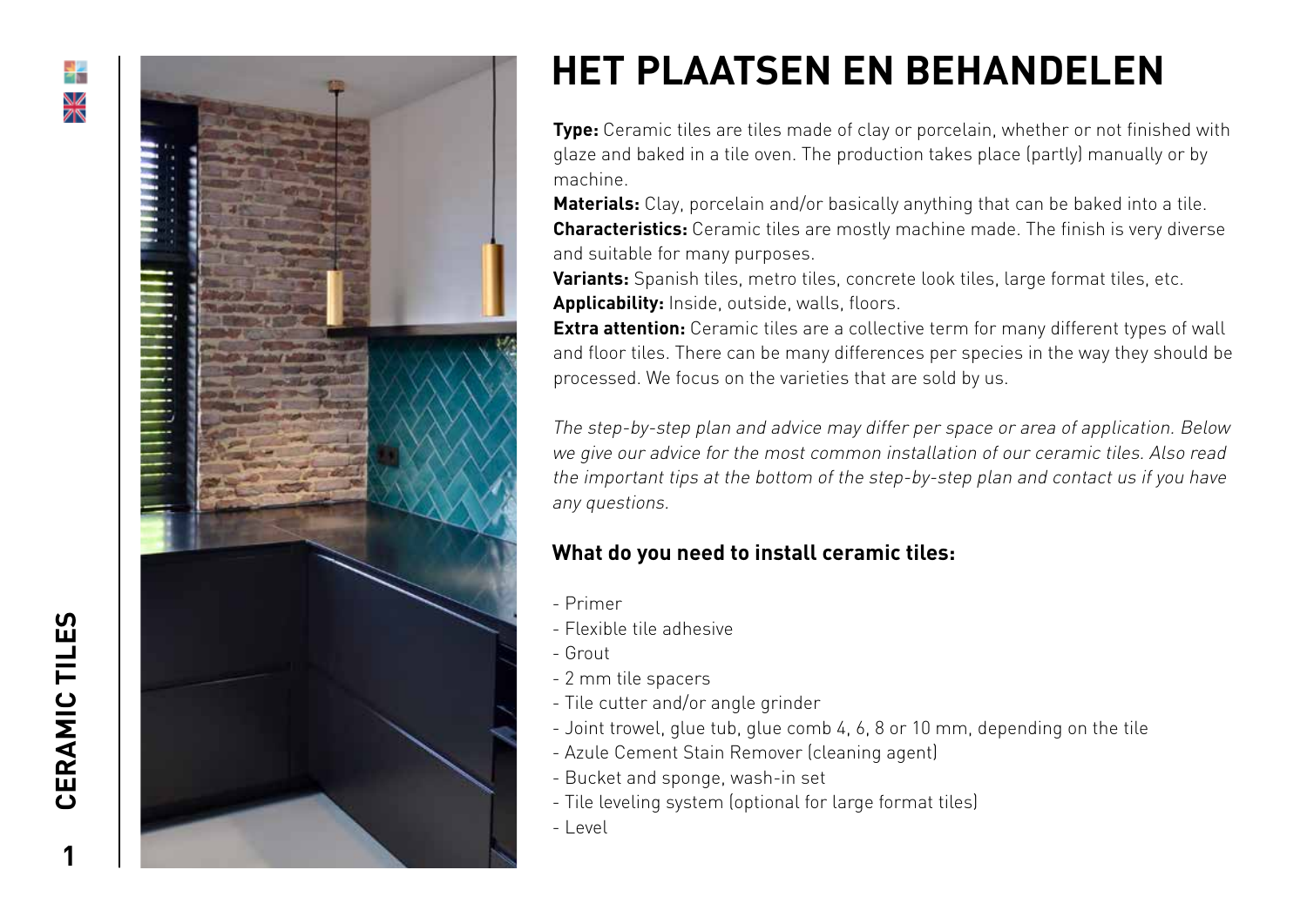# **STEP-BY-STEP PLAN**

**Before you start tiling, make a plan of how the tiles should be placed. For ex ample, are there patterns with borders (border tiles) and should everything be neatly centered in the room? Measure everything well in advance for a good result!**

## **Priming**

Is the surface on which you will be tiling absorbent or untreated? First make sure that you treat the surface with the correct primer / primer. This can usually be applied with a block brush or roller. Follow the instructions and drying time of the respective primer.

## **Glue & install**

Always glue the tiles on a flat surface with a flexible tile adhesive that is suitable for your tile type.

# **- For small (wall) tiles:**

Use a 4 to 6mm notched trowel and 2mm tile spacers. (a thicker joint doesn't look nice, thinner is almost impossible to grout)

Use the glue comb to coat part of the substrate with tile glue of approximately 10 tiles. Always start at the bottom of your workpiece by placing the tiles and work

your way upwards in horizontal lines. Press the tiles lightly on the surface. Use the tile spacers to get the same joint widths everywhere. Also use a spirit level (or laser) from time to time to check that the tiles are still in alignment. You can make some adjustments with the tile crosses.

Remove the excess adhesive residue on the tiles.

Let the glue dry for at least 24 hours be fore starting the next step.

## **- For larger (floor) tiles:**

Use an 8 to 10mm notched trowel and 2 to 4mm tile spacers. We almost always recommend to use tile spacers of 2 mm because this gives the least grid forma tion and therefore a better result in the end.

With large tiles, it is advisable to always apply tile adhesive to the surface of 1 tile at a time. It is also highly advisable to glue both surfaces, so apply tile adhesive to both the tile and the substrate, which results in better adhesion without air pockets.

The starting point is different everywhere. It depends on the space and size of the tile.

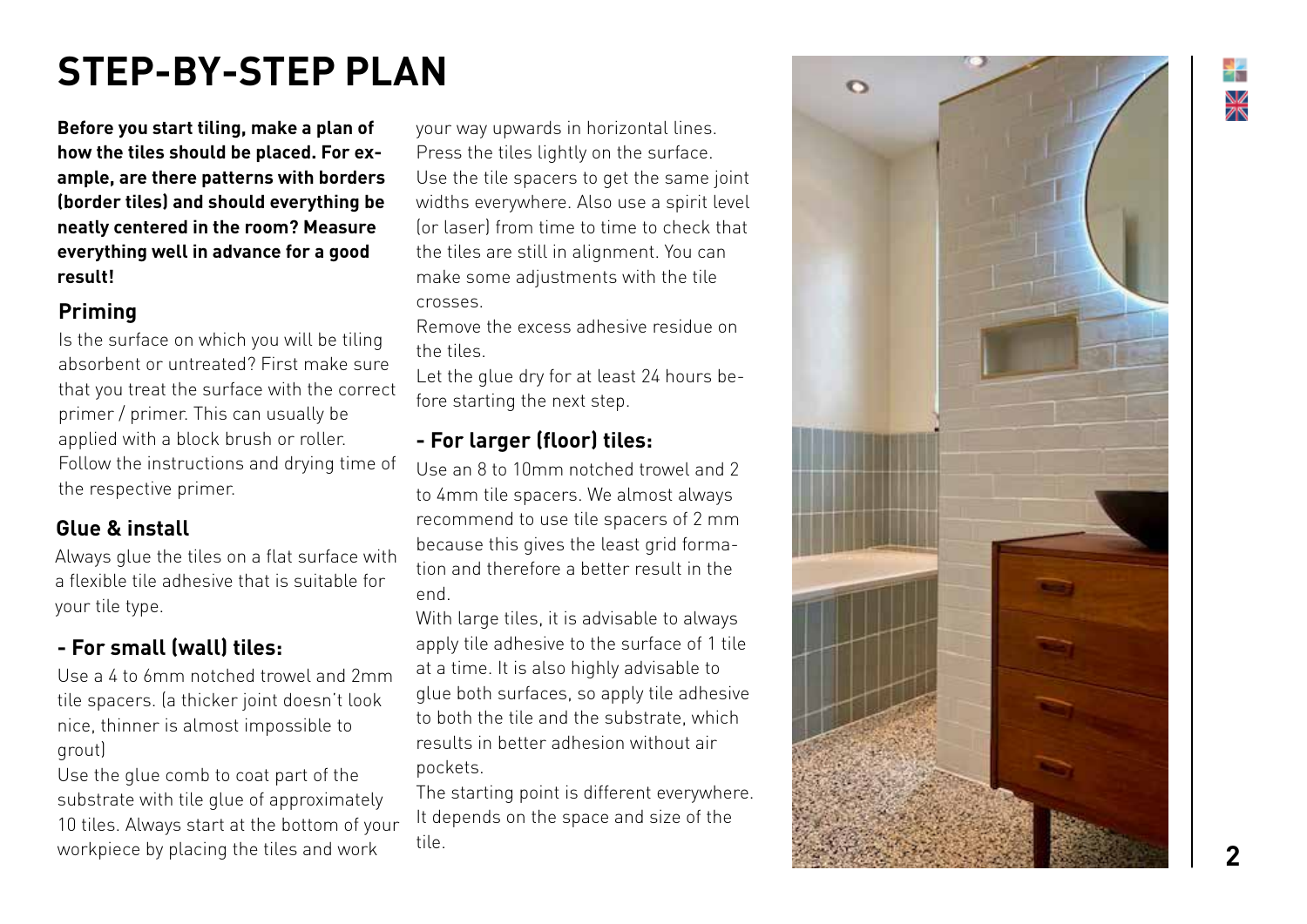



As a rule, it is recommended to start from an edge or corner. It is important to keep an eye on the sight lines. So where one enters the room, the tiles must be placed as well as possible so that this provides a nice sight line. We prefer to process the fitting pieces at edges that are not imme diately visible.

It is recommended to mark the desired positions of the tiles on the substrate so that they can be maintained during installation.

With these large format tiles it is very important that the tiles are evenly level at all corners, use a spirit level for this. If the tiles are not level then reposition the tile and adjust the amount of tile adhesive. If a tile is pressed too hard, it is very difficult to remove it, so press the tile lightly first and only when the tile is nice and flat, press further or tap with a special rubber tile hammer. There are also handy leveling systems with which all tiles can be placed exactly on level. (Rubi Delta Leveling starter kit). This system ensures that all tiles fit together nicely and evenly. Remove the excess adhesive glue residue on the tiles.

Let the glue dry for at least 24 hours

before moving on to the next step.

#### **Cut to size**

Finish your surface completely and start at the end with the pieces that need to be sawn. Ceramic tiles are easy to cut with a tile cutter or angle grinder. Make sure you always buy some extra tiles for the cutting loss that arises. Different plac ing patterns are possible, each of which causes its own cutting loss. Calculate this well in advance!

### **Grouting**

When the glue is dry, the tiles can be grouted. Use a flexible grout. Mix it ac cording to the proportions on the pack age. Then apply this with a joint spatula and ensure an even filling of the joints.

Let the grout dry (about 30 minutes) and remove the excess grout that remains on the tiles with a slightly damp sponge or cloth. Make sure you do not remove too much, the joints must remain well filled. Once the grout is completely dry, you can clean the tiles several times with Azule Cement Stain Remover and a dry cloth until no more veil is visible.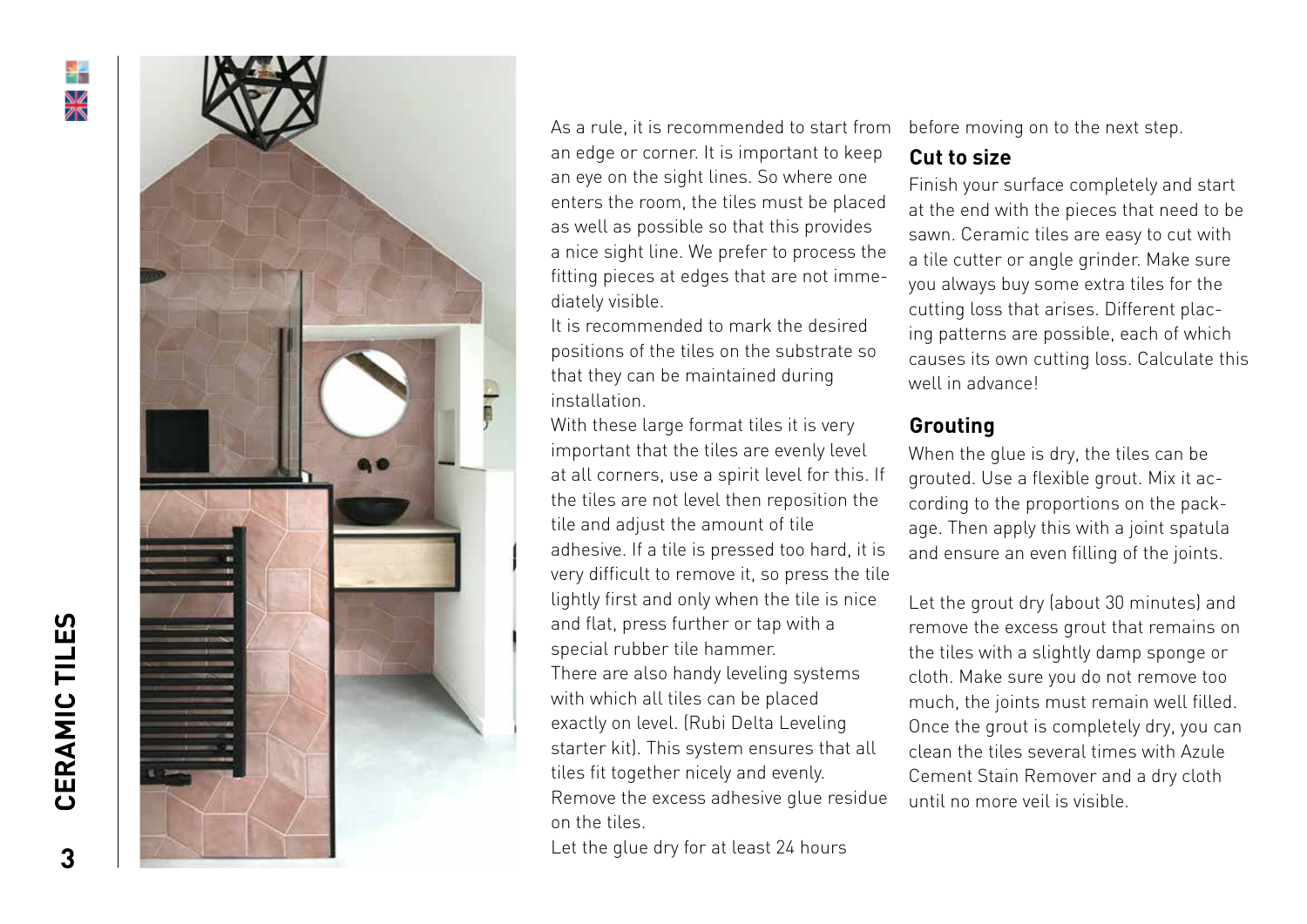#### **Spanish tiles with crackle finish:**

Craquelé or crackle finish refers to the appearance of tiny hairline cracks in a material such as pottery or tiles. In our Spanish tile series, some tiles have in tentional craquelure applied to them, for a playful effect. It can also happen, with certain glaze colors and finishes, that the crackle only appears once the tile is placed.

#### **Grout color:**

Will you choose a contrasting grout color for your tile? Make sure you impregnate the tiles before grouting them. This will seal the hairline cracks for dirt, water and grout.

#### **Craquelé in wet area**

Are you going to install the tiles in a shower or other wet area? If so, we rec ommend impregnating the tiles before grouting. This will prevent water and lime from being absorbed in the crackle finish which can cause water scale.

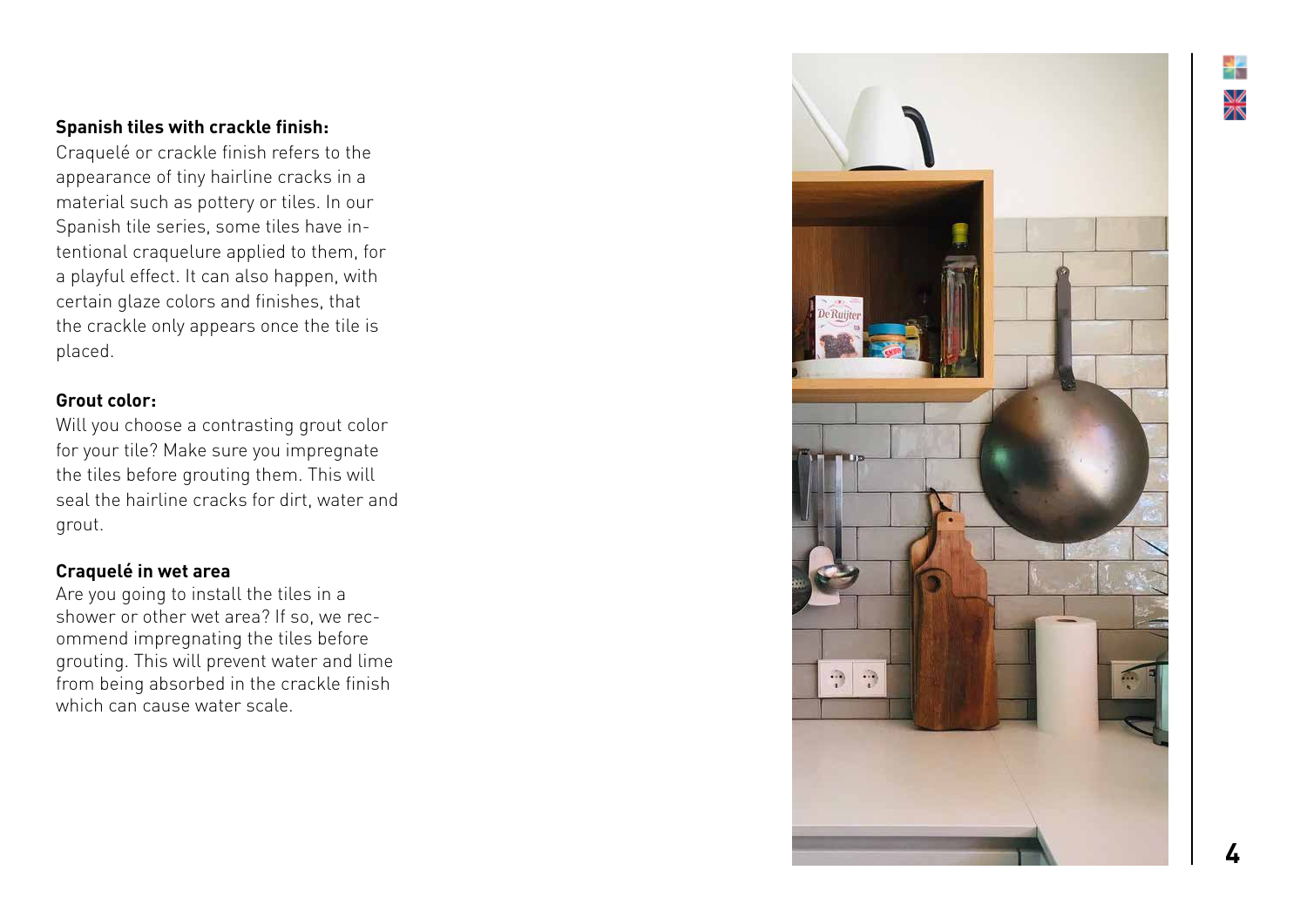



# **CLEANING AND MAINTENANCE**

**Ceramic tiles are easy to maintain and do not require any special cleaning agent. You can clean the tiles with an all-purpose cleaner or other non-greasy soap. Just make sure that the cleaning agent is not corrosive, not bleaching or not extremely acidic. This can cause the color to fade and / or damage the surface.**

# **TIPS**

- Work in a clean and well-ventilated area.
- For large tiles it is advisable to work with at least 2 people or call in a specialized tiler.
- For handmade Spanish wall tiles and / or subway tiles, it is advisable to mix tiles from different boxes.
- Get informed which joint width and joint color are attractive. This is different for each ceramic tile variant. As a rule, we recommend a joint width of 2 mm for most tile types.
- We do not recommend crackle tiles in the wet cell because the moisture can penetrate into the glaze and damage the tiles.
- Handmade Spanish tiles may show slight color differences or nuances, this is inherent to the product and should be considered normal, and it gives the character to this tile type.
- Spanish tiles and Metro tiles are usually intended for indoor use, if they are used outdoors, always under a canopy protected from sun and rain. A heavy frost can damage these types of tiles.
- Use a tile leveling system for large tiles (60x60cm and larger). This ensures beautifully connected tiles and sleek joints.
- Always read the instructions on the various products you will need to install tiles such as glue, grout and primer.
- If you are unsure of the correct treatment or if you have any questions about the treatment schedule, please do not hesitate to contact our help desk. We are happy to advise you so that you are sure of a good end result.
- Make a good plan / sketch in advance of how you want to place the tiles and where the tiles should be cut. Place entire tiles on the lines of sight (the place of a wall that you see first in